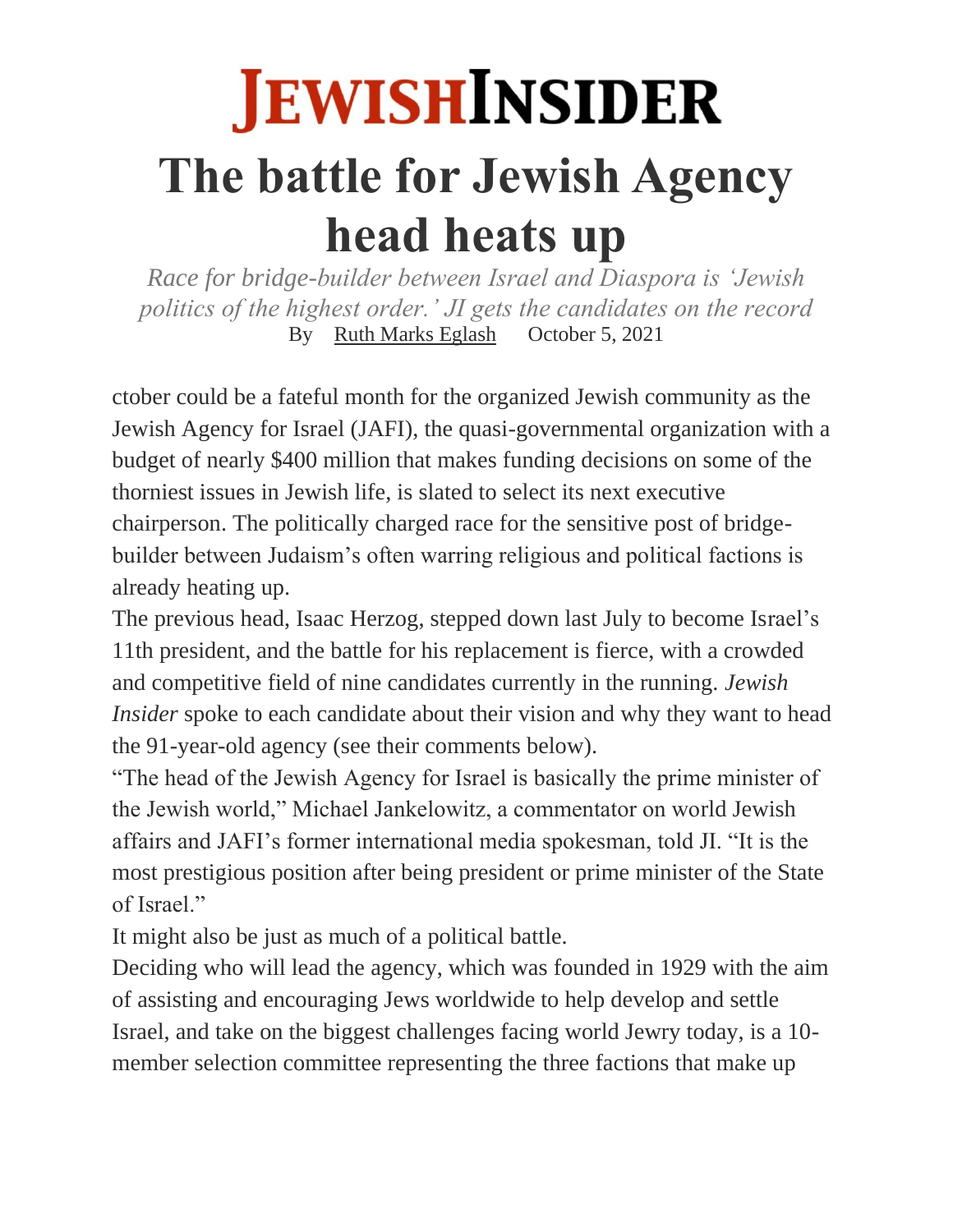JAFI – the World Zionist Organization (WZO), the Jewish Federations of North America (JFNA) and Keren Heyesod.

Headed by Yaakov Hagoel, chairman of the World Zionist Organization and the acting chairman of the Jewish Agency, the committee also includes Harvey Blitz, chairman of the World Mizrachi Movement; WZO's Racheli Baratz Rix; Helena Glazer, chair of the Zionist General Council and past chair of World WIZO; and Rabbi Meir Azari, executive director of Beit Daniel, a congregation in Tel Aviv affiliated with the Israel Movement of Progressive Judaism (IMPJ); as well as JFNA's Michael Siegel, Mark Wilf, Jeffrey Schoenfeld; and Steven Lowy and David Koschitzky from Keren Hayesod.

To claim victory, the winning candidate must have the backing of nine out of 10 committee members, who will then make a recommendation to the Jewish Agency's Board of Trustees at the end of this month when the board is scheduled to hold its annual meeting. If there is no consensus among committee members, the process will roll over into next year. The committee is expected to hold meetings with each contender in the coming weeks. In the past, the individual backed by the Israeli prime minister stood the best chance of winning the committee's support, but that changed during the last selection, when Herzog was favored over then-Prime Minister Benjamin Netanyahu's pick, former government minister Yuval Steinitz.

"This is Jewish politics of the highest order," observed Jankelowitz. "The Jewish Agency has changed a lot since its inception. It is no longer just about aliyah, but about recognition and acceptance of all the streams of Judaism, as well as unity of the Jewish people in every corner of the globe." The post is also about being an effective fundraiser and manager of an often bureaucratic and bloated organization as it addresses the most potent challenges facing world Jewry. Whoever becomes the chairperson will be responsible for a core budget of some \$365 million, including vast assets in Israel and abroad, as well as additional sums from the Israeli government for various targeted projects run jointly.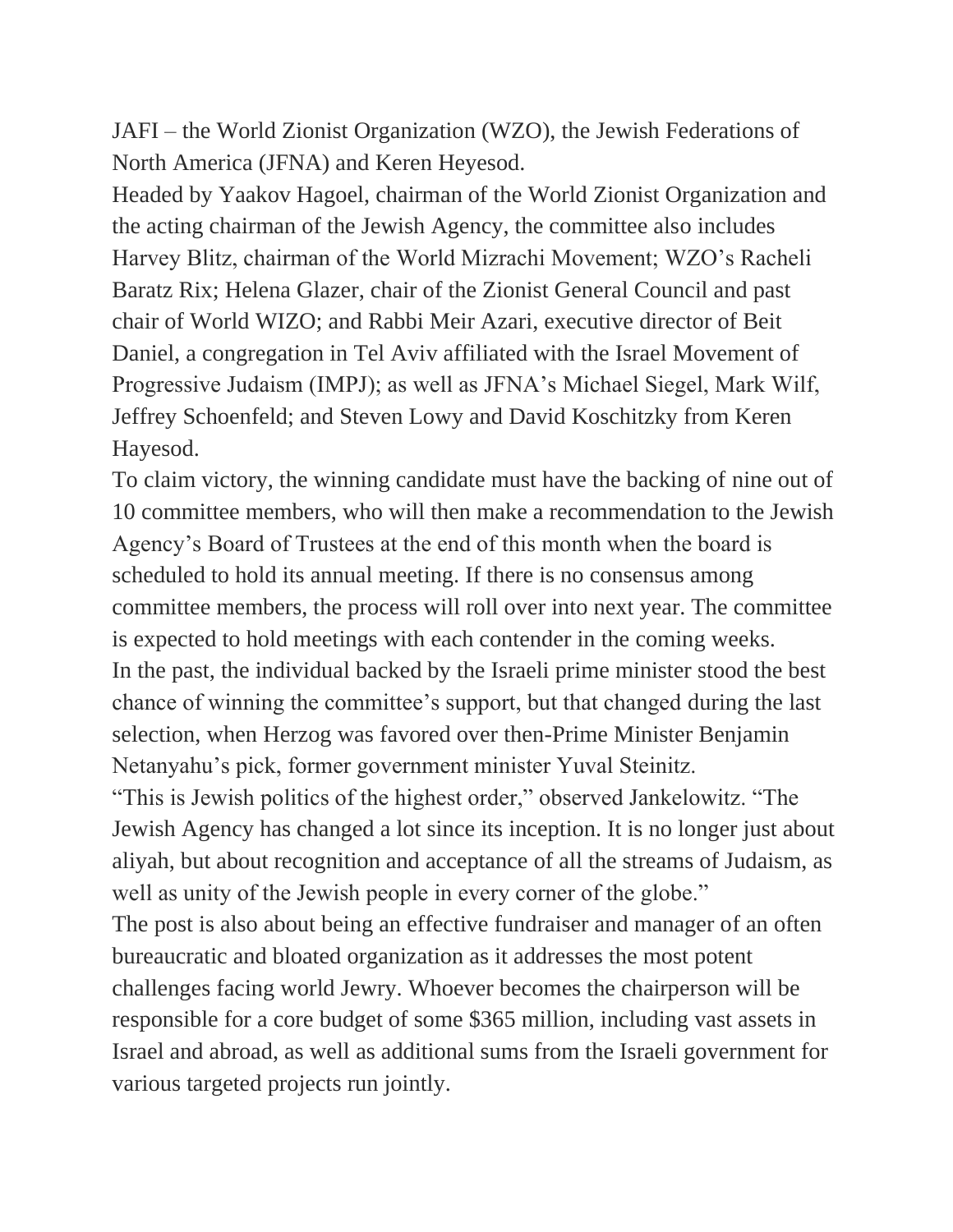Backed by Israeli Prime Minister Naftali Bennett and Foreign Minister Yair Lapid, Israeli Minister of Intelligence Maj. Gen. (res) [Elazar Stern](https://www.jpost.com/israel-news/bennett-plunges-into-jewish-agency-race-for-stern-678813) is said to have the best chance of garnering the nine-vote quota, though reports have emerged of some resistance from certain members of the committee, most notably Hagoel. The acting chairman hails from the opposition Likud party and is said to be loyal to another candidate: Israel's former U.N. Ambassador [Danny Danon,](https://www.jpost.com/diaspora/is-israel-the-center-of-jewish-life-679630) who is now chairman of World Likud. Also considered a top candidate, according to analysts closely watching the race, is Jerusalem's Deputy Mayor [Fleur Hassan Nahum,](https://www.jpost.com/israel-news/dark-horse-candidate-aims-to-revamp-jewish-agency-680744) who has worked hard to boost the city's image and is known as an effective fundraiser. Former Minister of Diaspora Affairs [Omer Yankelevitch,](https://jewishinsider.com/2020/11/omer-yankelevitch-diaspora-israel/) also vying for the position, has the backing of Blue and White party head and Defense Minister Benny Gantz. Former Knesset member and Israel National Security Advisor Maj. Gen. (res) Uzi Dayan, who flew to the U.S. last week to campaign, is supported by Netanyahu.

Non-political candidates include Irina Nevzlin, chair of the board of directors of ANU – The Museum of the Jewish People, formerly known as Beit Hatfutsot; Israel's former ambassador to the United States Michael Oren; Michal Cotler-Wunsh, another former Blue and White Knesset member; and Bar-Ilan University law professor Yaffa Zilbershats, chairwoman of the Planning and Budgeting Committee of the Council for Higher Education. In interviews, several candidates stressed the necessity of reaching out to "the next generation," amid increasingly fraying ties between Israel and the Diaspora community, and especially among younger Jews.

*What follows are the candidates, in their own words, discussing their visions for the Jewish world's top post. (The list is in alphabetical order.)*



#### **Michal Cotler-Wunsh**

Former Member of Knesset (Blue and White)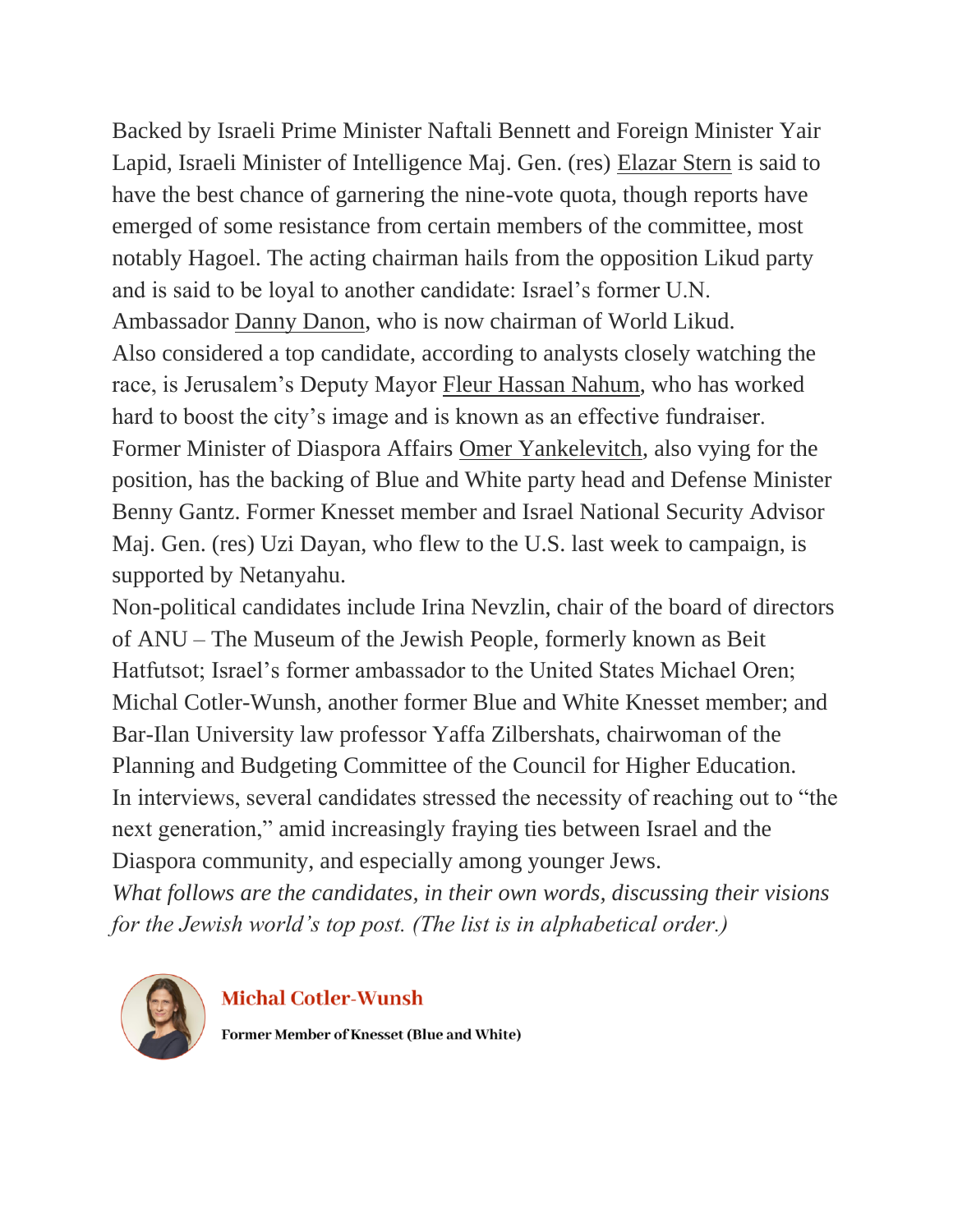"The Jewish Agency is the singular most important platform connecting Jews in Israel and throughout the world," said Cotler-Wunsh, an expert in international law and human rights. "That was what it was founded to be, and remains its mission. Implementing, enhancing and advancing existing plans and programs, it has the ability and responsibility to bridge growing gaps and heal deepening rifts, uniting Jews worldwide."

"At this tumultuous time, marking nearly a century of leadership, the Jewish Agency's continued stability is an important asset, enabling it to transcend real or perceived divides — of politics, geography or denomination; to listen to all communities; and to represent their voices in Israel, ensuring the nation-state of the Jewish people, its leaders and general public, recognize and prioritize this relationship."



### **Danny Danon**

Chairman of World Likud

"I am honored that my name is being considered for this position. I got to know the Jewish Agency very well when I was an emissary for JAFI in North America and also in my position as chairman of the Committee on Immigration, Absorption and Diaspora Affairs in the Knesset," said Danon, who previously served as Israel's ambassador to the United Nations and as a minister in the Israeli government.

"I believe the agency has a significant role in tackling the challenges facing the Jewish people, mainly in connecting the younger generation to Israel and Jewish life. We care a lot about promoting aliyah; at the same time we have to make sure that we bring the next generation of Jews who, according to recent polls and reports, are distancing themselves from Israel and their Jewish identity, into the Jewish life."



#### **Uzi Dayan**

Former Member of Knesset (Likud)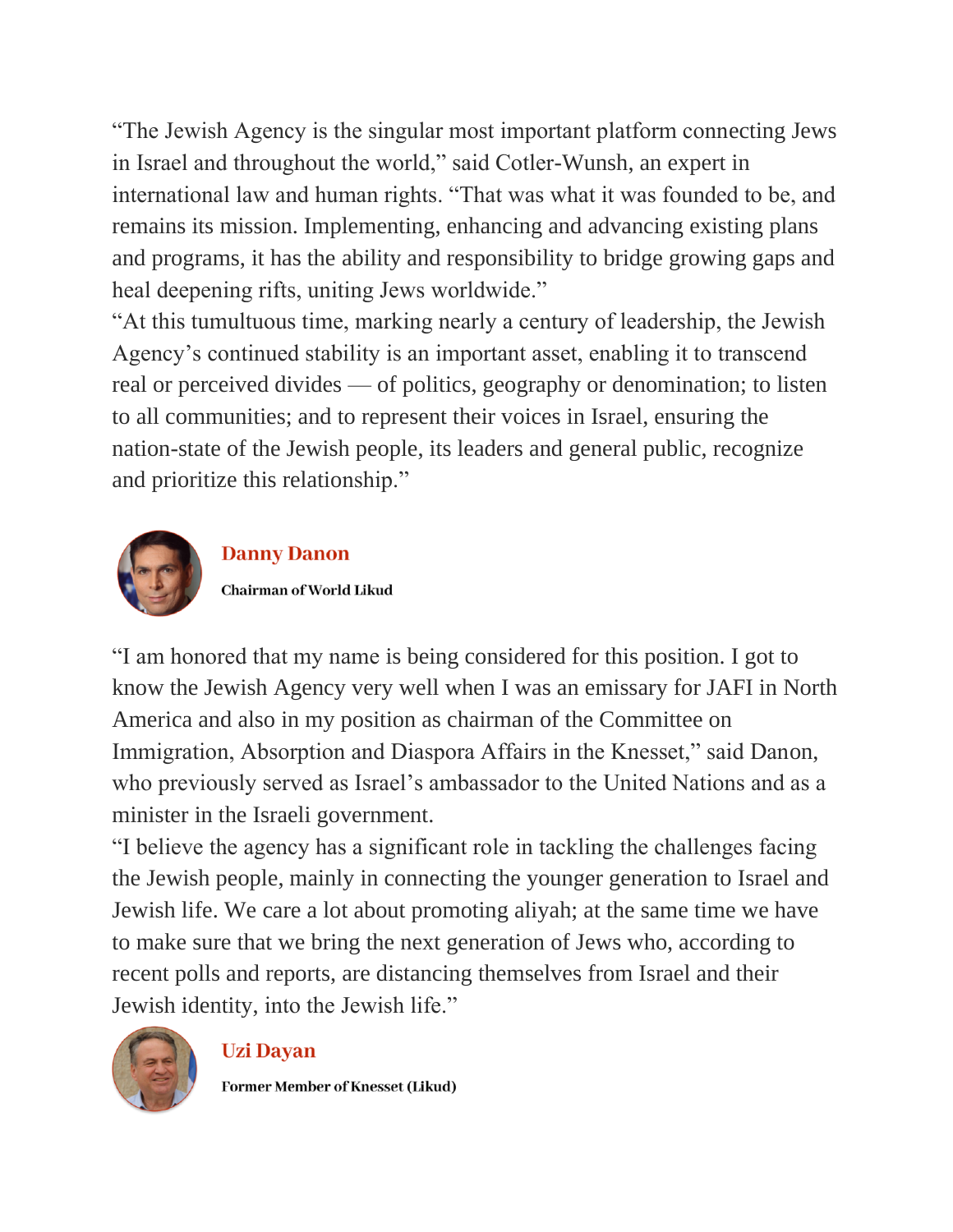"The Jewish Agency is vital for the survival of the Jewish people, and we must work to preserve the Jewish people at this very problematic time. Jewish education should be the main focus [as well as] Jewish identity, which serves as the basis of the unity and cohesion of the Jewish people," said Dayan, a former chairman of Israel's National Lottery and founder and chairman of the Sderot Socio-Economic Conference.

"It is important to do this work in Israel, as well as abroad, to bring the different communities around the world together with Israel and to let Israel take a leading role in promoting Jewish cohesion and unity."



### **Fleur Hassan Nahoum**

Jerusalem's Deputy Mayor for Foreign Relations

"I don't differentiate between Israel and the Diaspora because we are all one family. Once we start with that premise, any disagreement is easier to solve." Hassan Nahoum, who made aliyah from Gibraltar and this year co-founded the UAE-Israel Business Council and the Gulf-Israel Women's Forum, added: "As a former Diaspora Jew and new immigrant, I have a unique perspective. I understand what Diaspora Jews are looking for and what the challenges are for new immigrants to Israel. I am dedicated to helping improve the experience for both, building bridges and improving communication."



## **Irina Nevzlin**

Chair of the Board of Directors of ANU - The Museum of the Jewish People

Nevzlin, who immigrated as a child from the Former Soviet Union and authored a book on Jewish identity, said: "Being Jewish is a gift. We share the same roots and there is so much that unites us. I am a product of JAFI's work, and I see this role as an opportunity to make sure that the Jewish people are united, and together, we can look forward to a shared future." "The most important work for anyone who becomes the chair of the executive is to engage the younger generation of Jews, to make sure they feel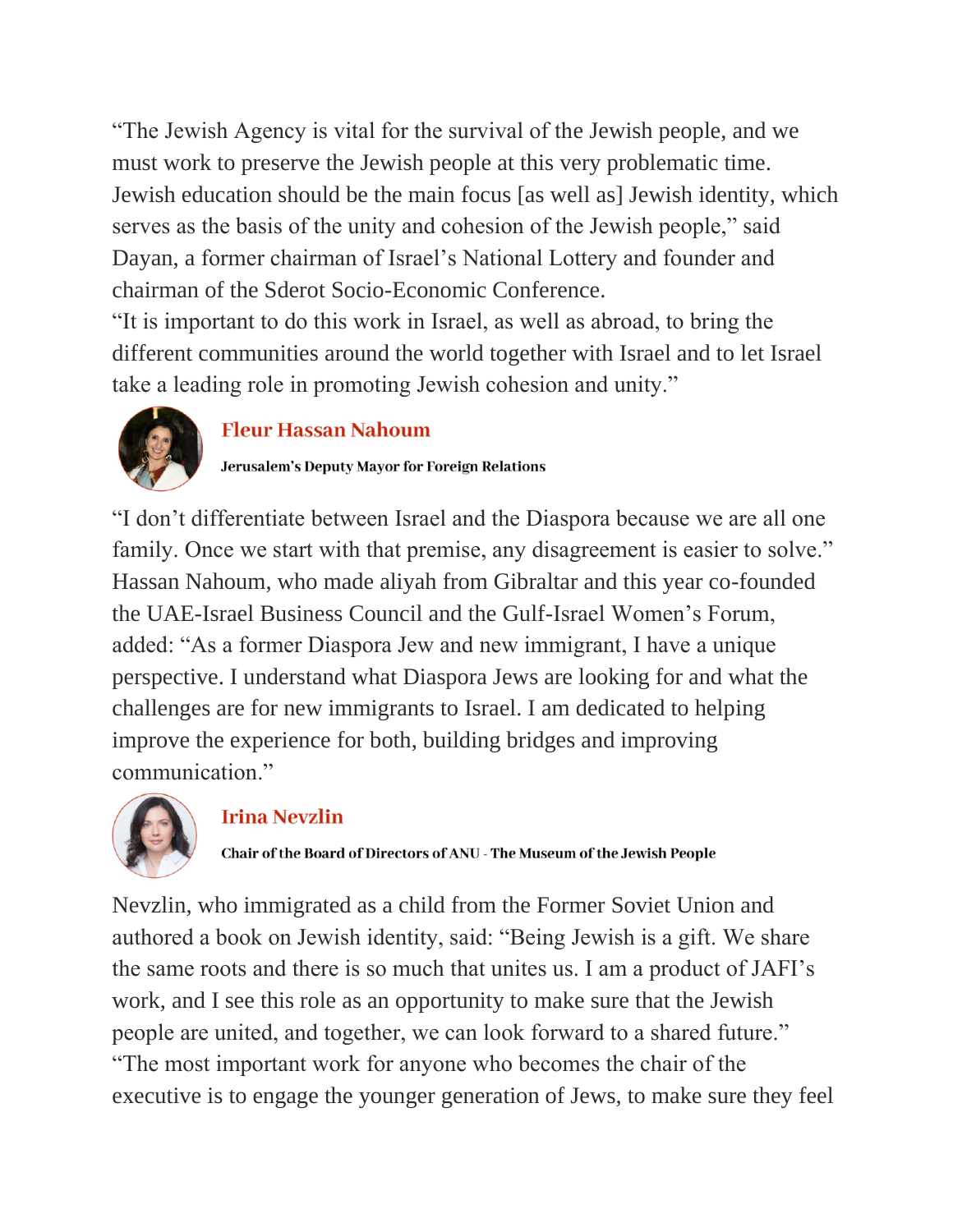proud of being Jewish and to make sure they are connected to Israel. I know from my projects in the museum that this is possible to do."



### **Michael Oren**

Former Israeli Ambassador to the United States

"The Jewish people are at a crisis point and we stand to lose a large segment of the Jewish people. There is no other organization that has the scope, staff and means to tackle this crisis," said Oren, an author, historian and former deputy minister in the Israeli government who made aliyah from the United **States** 

"It is time to reexamine the ways we reach out to Jews in the diaspora with a Zionist message, particularly young Jews. We also need to reinforce the appreciation for aliyah among Israelis, this is a sensitive point and a huge challenge."



# **Elazar Stern**

Minister of Intelligence

"The Jewish Agency needs to look at the challenges of the Jewish world and needs the synergy to bring them together – this is essential. It is important to think outside the box and to do things that were not thought possible in the past," said Stern, who headed the IDF's Manpower Directorate, served as a commander of the IDF Officers Training School, and chief education officer. "I want people to be proud of their Jewish identity. It is important, in this role, to be a bridge builder between different sectors in Israeli society, and also between Israeli society and the Diaspora," said Stern, who initiated the army's Nativ conversion project to assist immigrants from the FSU to convert to Judaism while serving.



## **Omer Yankelevitch**

Former Minister of Diaspora Affairs